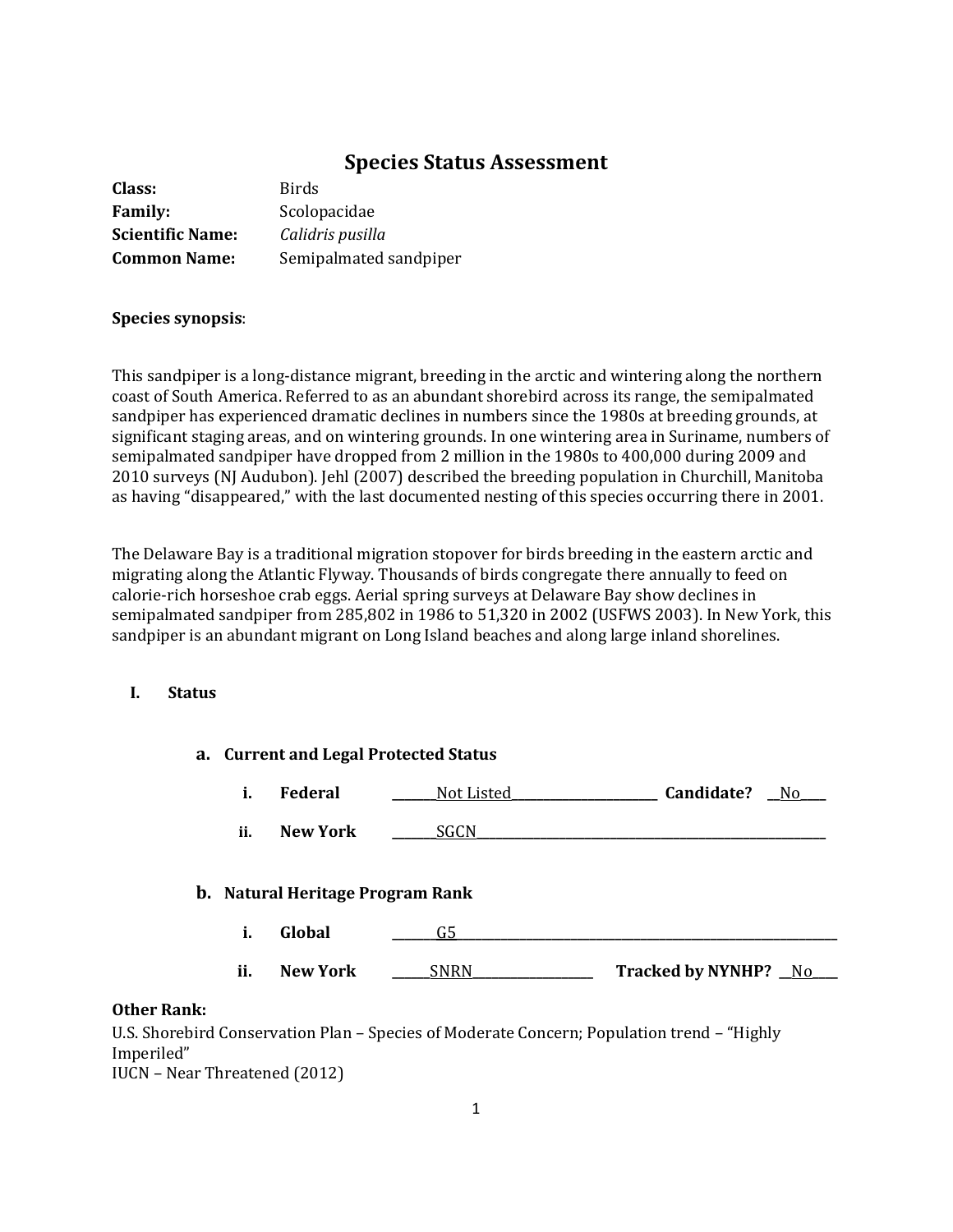COSEWIC – Candidate for listing

## **Status Discussion:**

The semipalmated sandpiper is a very abundant migrant on coastal areas of New York. It is a regular summering nonbreeder in small numbers annually. Inland, it is common in the spring and very common in the fall.

## **II. Abundance and Distribution Trends**

- **a. North America**
	- **i. Abundance**

**\_\_X\_\_ declining \_\_\_\_\_increasing \_\_\_\_\_ stable \_\_\_\_\_unknown**

**ii. Distribution:**

**\_\_\_\_\_ declining \_\_\_\_\_increasing \_\_X\_\_ stable \_\_\_\_\_unknown**

**Time frame considered: \_\_\_\_\_**1980s to 2008**\_\_\_\_\_\_\_\_\_\_\_\_\_\_\_\_\_\_\_\_\_\_\_\_\_\_\_\_\_\_\_\_\_\_\_**

## **b. Regional**

**i. Abundance**

**\_\_X\_\_ declining \_\_\_\_\_increasing \_\_\_\_\_stable \_\_\_\_\_unknown**

**ii. Distribution:**

**\_\_\_\_\_ declining \_\_\_\_\_increasing \_\_\_\_\_stable \_\_X\_\_ unknown**

**Regional Unit Considered: \_\_\_\_\_\_\_\_\_\_\_\_\_\_**Northeast**\_\_\_\_\_\_\_\_\_\_\_\_\_\_\_\_\_\_\_\_\_\_\_\_\_\_\_\_\_\_\_\_\_\_\_\_\_ Time Frame Considered: \_\_\_\_\_\_\_\_\_\_**1986 to 2008**\_\_\_\_\_\_\_\_\_\_\_\_\_\_\_\_\_\_\_\_\_\_\_\_\_\_\_\_\_\_\_**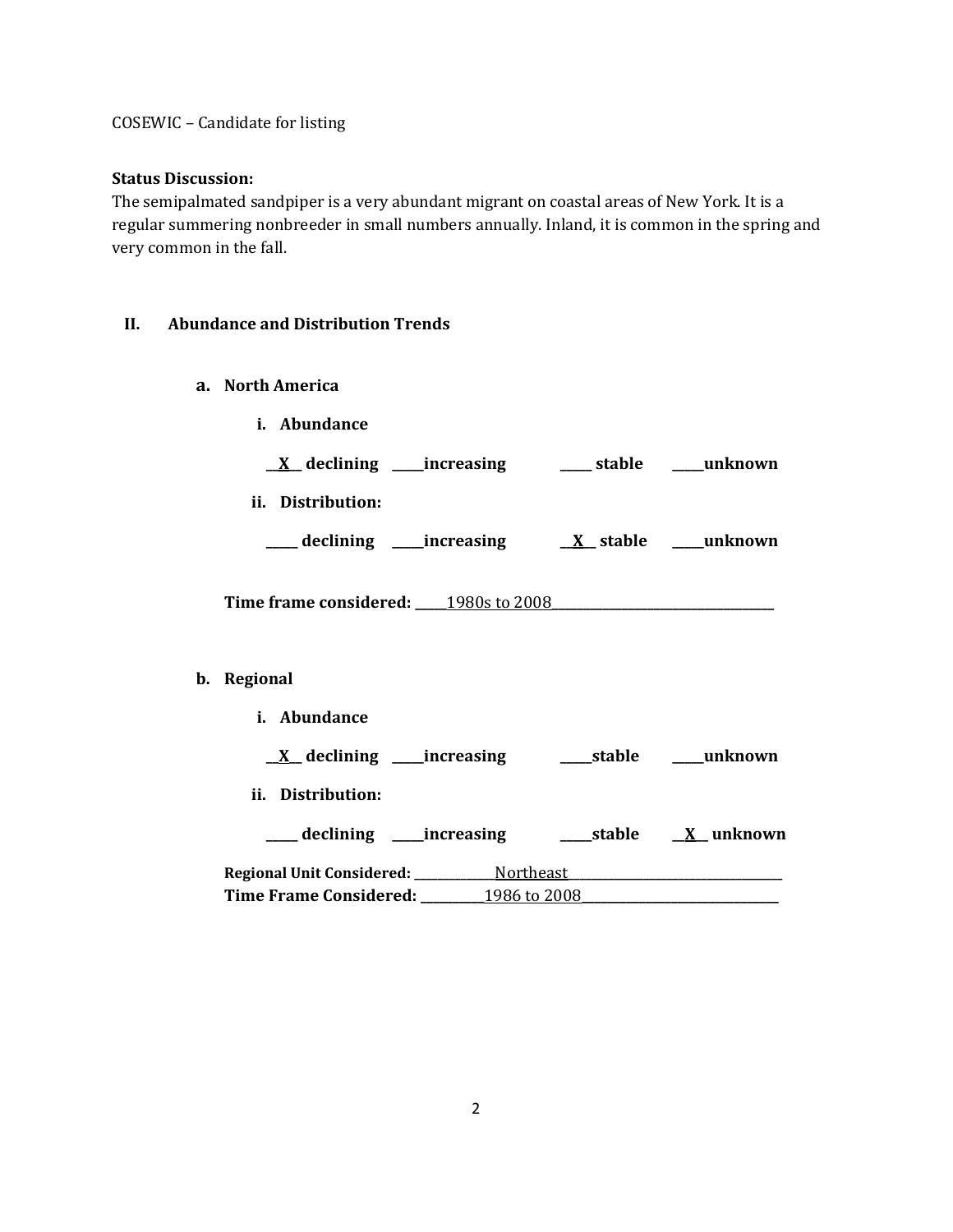**c. Adjacent States and Provinces**

| <b>CONNECTICUT</b>                                    |                                                             |  |
|-------------------------------------------------------|-------------------------------------------------------------|--|
| i. Abundance<br>ii. Distribution:                     |                                                             |  |
|                                                       | <u>X</u> declining ____increasing _______stable ____unknown |  |
| Time frame considered: Not Specified (4 active sites) |                                                             |  |
|                                                       |                                                             |  |
| i. Abundance<br>ii. Distribution:                     |                                                             |  |
|                                                       | ___ declining ____increasing ______stable ___ X__unknown    |  |
|                                                       |                                                             |  |
| <b>NEW JERSEY</b>                                     |                                                             |  |
| i. Abundance<br>ii. Distribution:                     |                                                             |  |
|                                                       |                                                             |  |
| Time frame considered: ______                         |                                                             |  |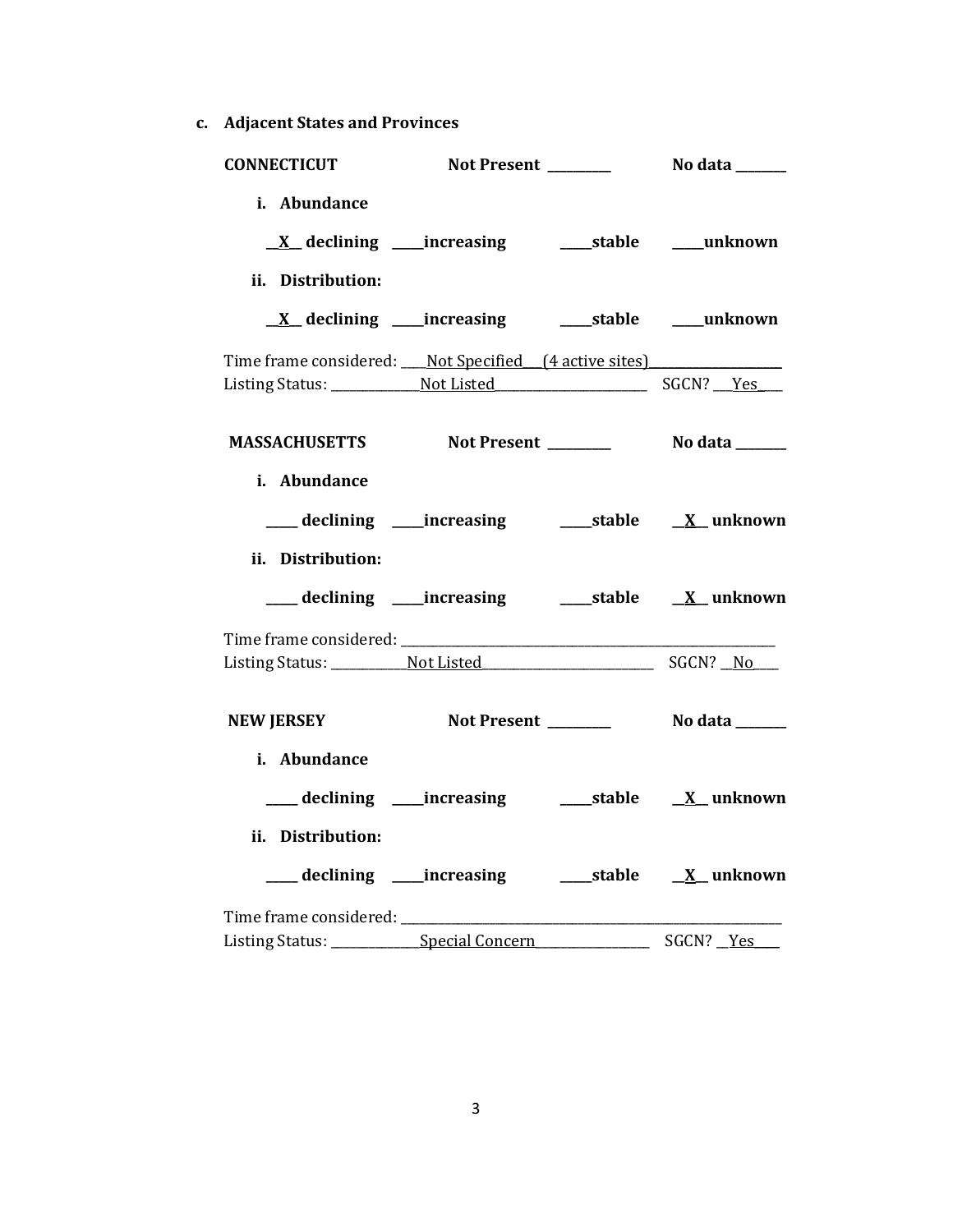| <b>ONTARIO</b>                                  |                                                            |  |                |  |
|-------------------------------------------------|------------------------------------------------------------|--|----------------|--|
| i. Abundance<br>ii. Distribution:               | ___ declining ____increasing ______stable _____X__ unknown |  |                |  |
|                                                 |                                                            |  |                |  |
| Time frame considered: 1981-85 to 2001-05 (BBA) |                                                            |  |                |  |
| <b>QUEBEC</b>                                   |                                                            |  |                |  |
| i. Abundance<br>ii. Distribution:               |                                                            |  |                |  |
|                                                 | ___ declining <u>X</u> increasing ____ stable ____ unknown |  |                |  |
|                                                 |                                                            |  |                |  |
|                                                 |                                                            |  |                |  |
| <b>VERMONT</b>                                  | Not Present $X$                                            |  | No data ______ |  |
| PENNSYLVANIA                                    | Not Present $X$                                            |  | No data ______ |  |
| d.   NEW YORK<br>i. Abundance                   |                                                            |  | No data $\_\_$ |  |
|                                                 |                                                            |  |                |  |
| ii. Distribution:                               |                                                            |  |                |  |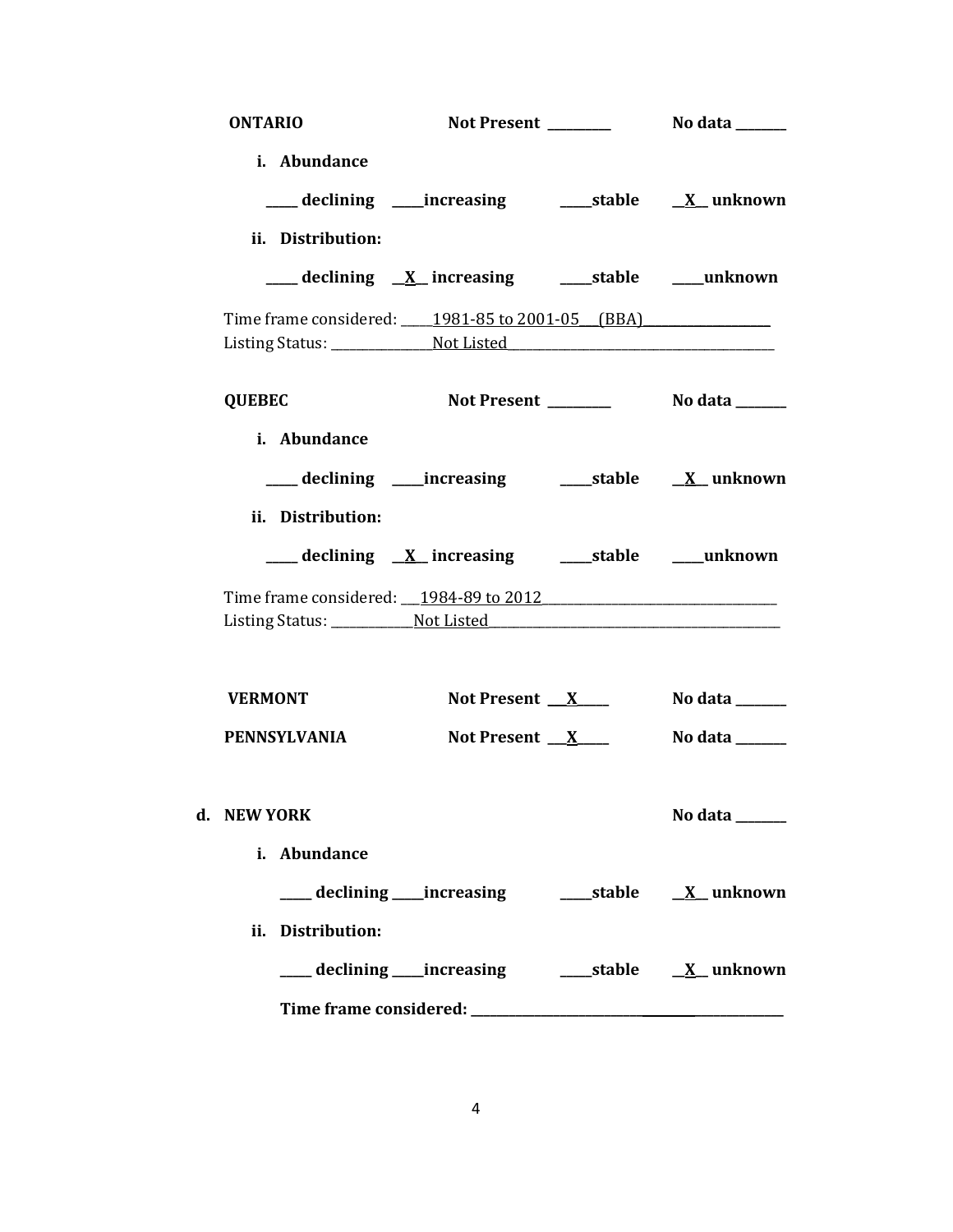# **Monitoring in New York.**

None.

# **Trends Discussion:**

The 1995 International Shorebird Survey classified semipalmated sandpiper as a species in significant decline. Brown (2004), Morrison et al. (2006), and Bart et al. (2007) have all reported semipalmated sandpiper to be a declining species. Surveys at the Bay of Fundy, Nova Scotia, where up to 75% of the population congregates during fall migration, show a long-term declining trend averaging 5% per year since 1986 (Clark et al. 2002).

Morrison et. al. *(*[1994\)](http://bna.birds.cornell.edu/bna/species/006/articles/species/006/biblio/bib170) demonstrated significant declines in numbers of semipalmated sandpipers staging in Atlantic Canada 1974-1991 during fall migration – declines of approximately 10%/yr (Morrison et al. 1994) through to 1997 [\(Morrison and Hicklin 2001\)](http://bna.birds.cornell.edu/bna/species/006/articles/species/006/biblio/bib175).

The number of birds wintering in Suriname declined from 2 million during the 1980s to 400,000 when surveys were next conducted in 2009 and 2010 (NJ Audubon).



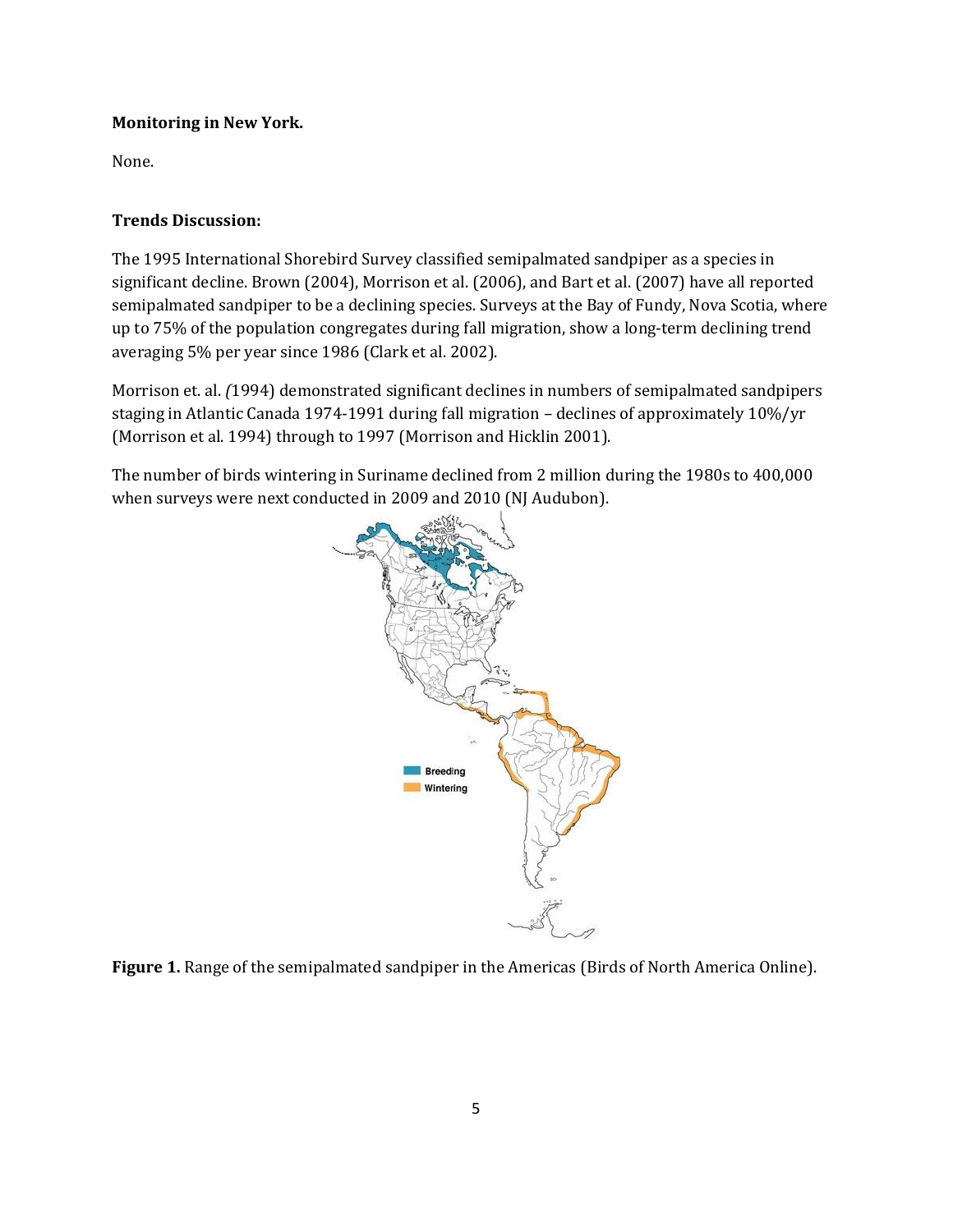### **III. New York Rarity, if known:**

| <b>Historic</b> | # of Animals | # of Locations | % of State |
|-----------------|--------------|----------------|------------|
| prior to 1970   |              |                |            |
| prior to 1980   |              |                |            |
| prior to 1990   |              |                |            |

### **Details of historic occurrence:**

A coastal maximum in May 1924: 25,000 birds between East Hampton and Mecox Bay, Suffolk County (Sherony 1998).

| Current | # of Animals | # of Locations | % of State |
|---------|--------------|----------------|------------|
|         |              |                |            |

## **Details of current occurrence:**

Morris (1990) reported on the fall 1989 season at Jamaica Bay Wildlife Refuge noting, "An excellent season was highlighted by a new maximum [for semipalmated sandpiper] of 2,457 on 28 July." The number of juveniles (750) was also noted as unusually high. In May 2008 a high count of 400 individuals was reported at the Batavia Wastewater Treatment Plant in Genesee County (Morgante 2008).

## **New York's Contribution to Species North American Range:**

| % of NA Range in New York | <b>Classification of New York Range</b> |  |
|---------------------------|-----------------------------------------|--|
| $X = 0.5\%$               | Core                                    |  |
| $6 - 10\%$                | <b>Peripheral</b>                       |  |
| $11-25%$                  | $X$ Disjunct                            |  |
| $-26 - 50\%$              | Distance to core population:            |  |
| $>50\%$                   |                                         |  |

## **IV. Primary Habitat or Community Type:**

1. Estuarine, Brackish Intertidal, Benthic Geomorphology, Tidal Flat

2. Estuarine, Brackish Intertidal, Tidal Wetland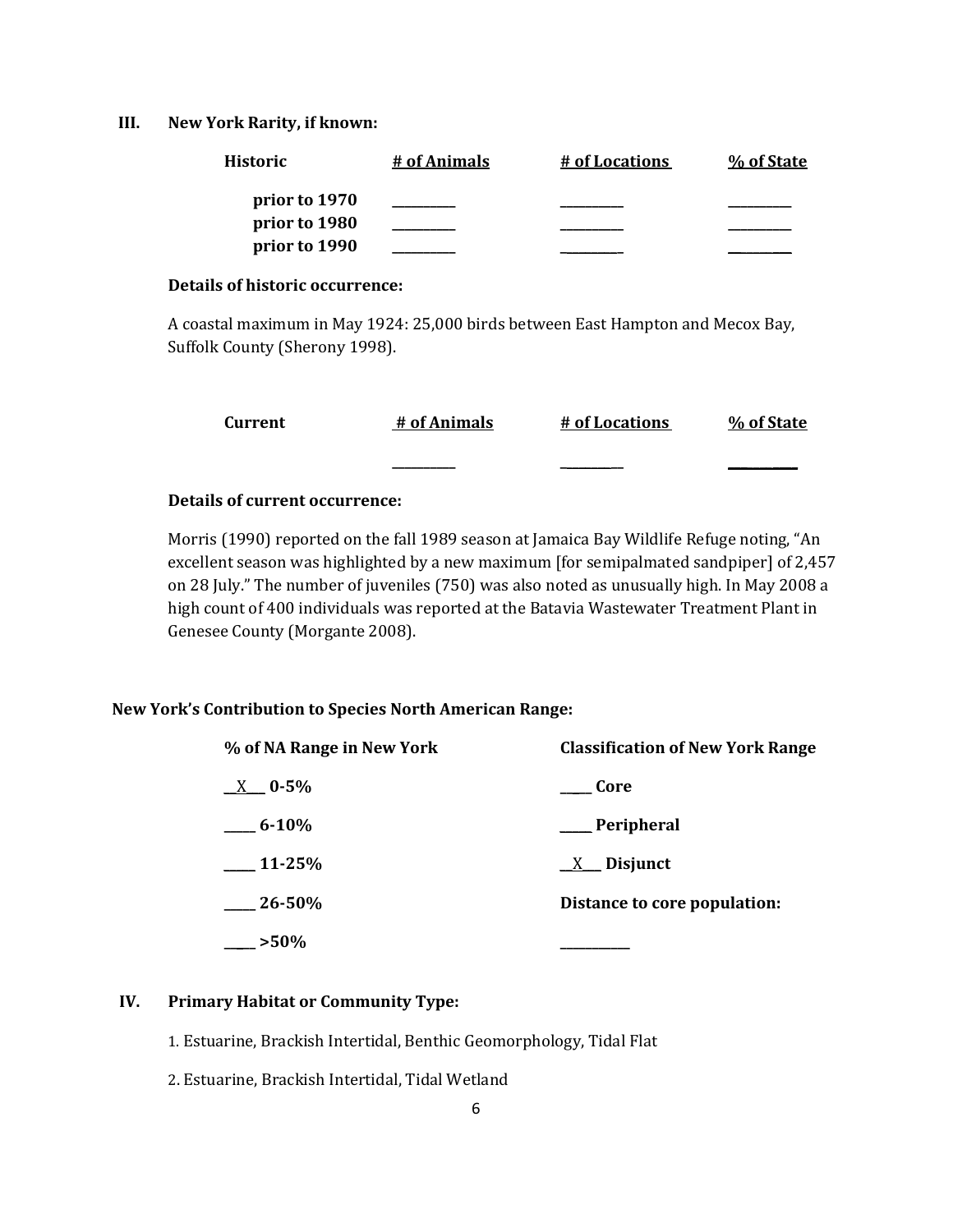## **Habitat or Community Type Trend in New York:**

| <b>Declining</b>           | <u>X</u> Stable | <b>Increasing</b>   |                     | Unknown |
|----------------------------|-----------------|---------------------|---------------------|---------|
|                            |                 |                     |                     |         |
| <b>Habitat Specialist?</b> |                 | X Yes               | No.                 |         |
| <b>Indicator Species?</b>  |                 | <b>Paragona</b> Yes | No.<br>$\mathbf{X}$ |         |

#### **Habitat Discussion:**

Semipalmated sandpipers migrating through New York use tidal estuaries and mudflats, frequently associating with other small shorebirds.

## **V. New York Species Demographics and Life History**

**\_\_\_\_\_ Breeder in New York**

**\_\_\_\_\_ Summer Resident**

**\_\_\_\_\_ Winter Resident**

**\_\_\_\_\_ Anadromous**

**\_\_\_\_\_ Non-breeder in New York**

**\_\_X\_\_ Summer Resident** (*occasional*)

- **\_\_\_\_\_ Winter Resident**
- **\_\_\_\_\_ Catadromous**
- **\_\_X\_\_ Migratory only**

**\_\_\_\_\_Unknown**

#### **Species Demographics and Life History Discussion:**

Semipalmated sandpipers may breed as yearlings though most breed at age two and some at age three. Both males and females typically breed every year after first attempt. In Manitoba, mean number of young fledged per laying pair approximately 0.3 to 1.2 in different years. Mean number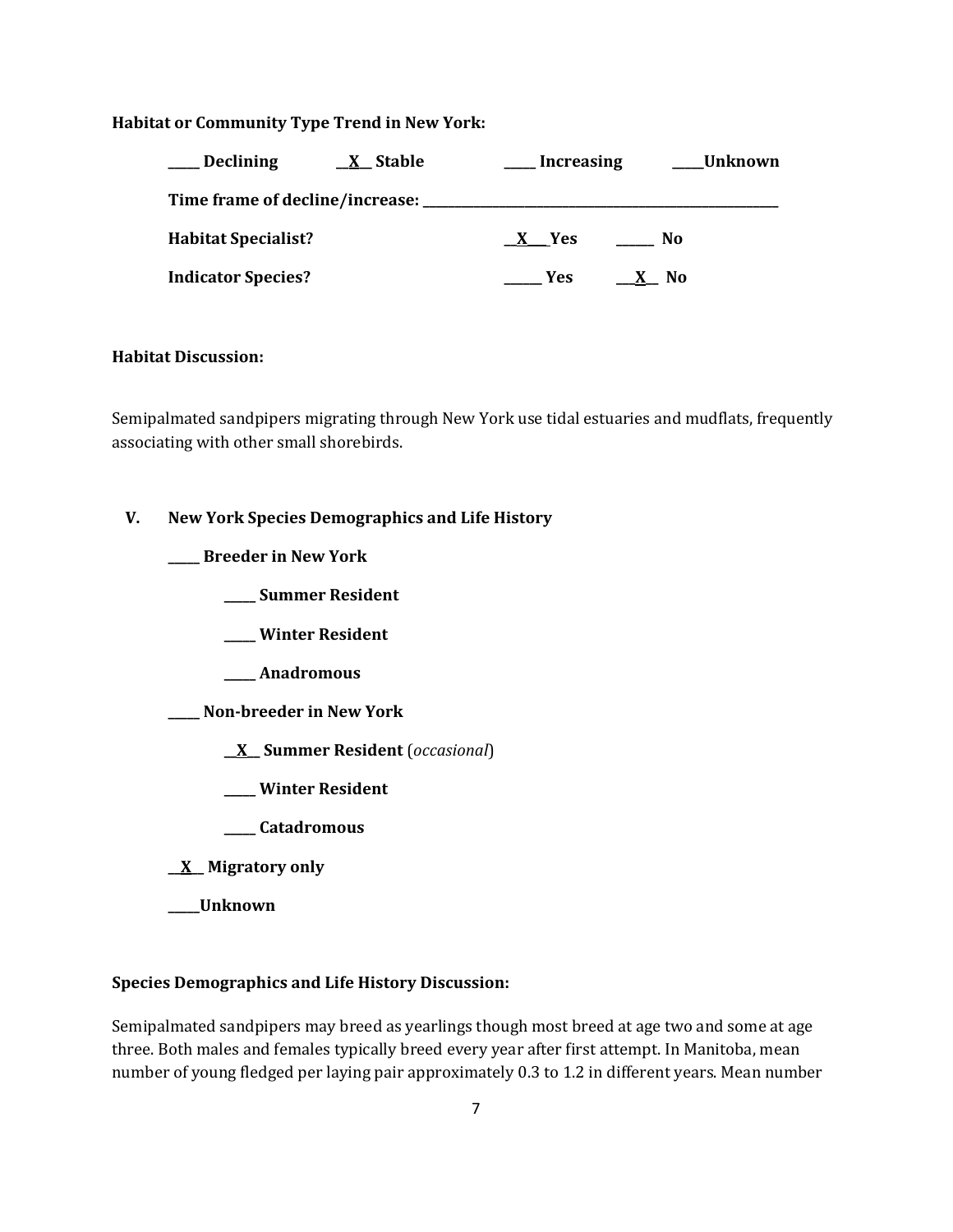of young fledged per successful pair (those hatching chicks) about 1.5 to 1.7. Never more than one brood per season.

A 13-year-old female was found at Jamaica Bay Wildlife Refuge in 1986 (Thaxton and Thaxton 1996), and a bird aged up to 17 years of age was reported at Nunavut (Jehl 2007).

# **VI. Threats:**

Potential threats include direct loss, degradation and/or human disturbance of important foraging areas used during migration and wintering. Migrating shorebirds are also susceptible to the effects of environmental contaminants such as oil spills and pesticide use. As a shoreline species, semipalmated sandpiper might be negatively affected by increased storms and sea level rise from predicted effects of global climate change. Other threats affecting shorebirds include beach nourishment, sand mining, development of shoreline habitat, and shoreline armoring/use of bulkheads.

# **Are there regulatory mechanisms that protect the species or its habitat in New York?**

**\_\_\_\_\_\_ No \_\_\_\_\_ Unknown \_\_X\_\_\_ Yes** 

Semipalmated sandpipers are protected by the Migratory Bird Treaty Act but shoreline habitats in general are not protected.

# **Describe knowledge of management/conservation actions that are needed for recovery/conservation, or to eliminate, minimize, or compensate for the identified threats:**

Protection of shoreline habitat. Reduce disturbance from recreational beach activities. Conservation actions following IUCN taxonomy are categorized in the table below.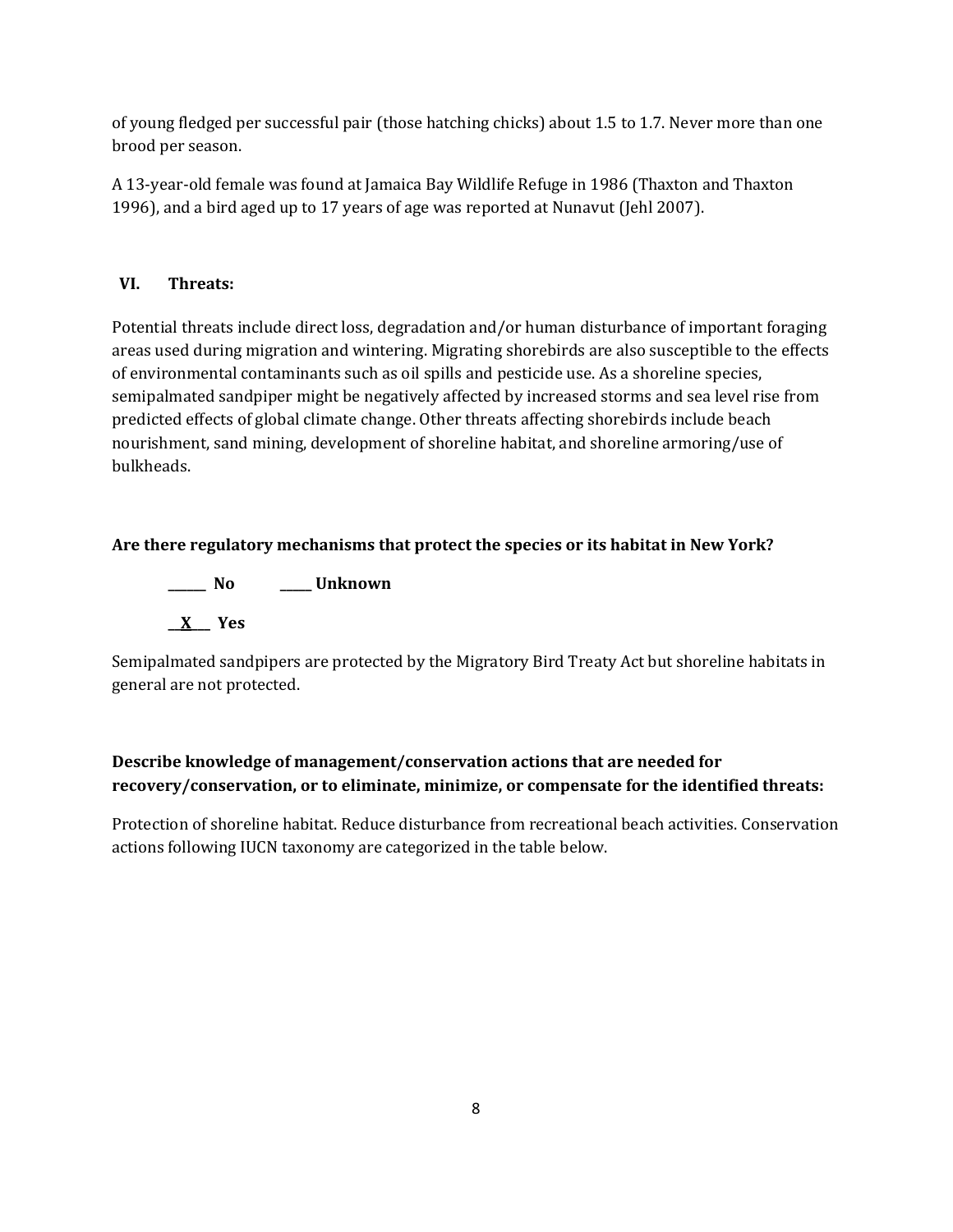| <b>Conservation Actions</b>       |                                                                                                                    |  |
|-----------------------------------|--------------------------------------------------------------------------------------------------------------------|--|
| <b>Action Category</b>            | <b>Action</b>                                                                                                      |  |
| <b>Education &amp; Awareness</b>  | Awareness & Communications (educational<br>materials)                                                              |  |
| Land/Water Protection             | Site/Area Protection (acquisition, easements)                                                                      |  |
| Land/Water Protection             | Resource/Habitat Protection                                                                                        |  |
| Land/Water Management             | Site/Area Management (posting or fencing)                                                                          |  |
| Law & Policy Actions              | Policy/Regulations (establish seasonal use<br>restrictions, adjust state land unit mgmt plans)                     |  |
| <b>External Capacity Building</b> | Alliance & Partnership Development (support and<br>participate in international shorebird conservation<br>efforts) |  |

The Comprehensive Wildlife Conservation Strategy (NYSDEC 2005) includes recommendations for the following actions for transient shorebirds, which includes semipalmated sandpiper.

## **Fact Sheet:**

Develop educational materials about conservation needs of shorebirds in New York, and promote habitat protection measures.

## **Habitat Management:**

As important foraging areas become known, identify potential threats and protect those habitats (ex- beaches, tidal flats, shoals, etc.) from permanent alteration, degradation, or adverse human disturbances. Management may include acquisition, easements, establishing seasonal use restrictions, and posting or fencing, etc. as is currently done for beach-nesting birds.

# **Habitat Research:**

- Conduct field studies to document ecology of transient shorebirds on Long Island, including important food items, habitat use (ex- importance of tidal flats) and time/activity budgets.
- Compile data and input from birders to derive a map showing important shorebird foraging and resting areas in New York.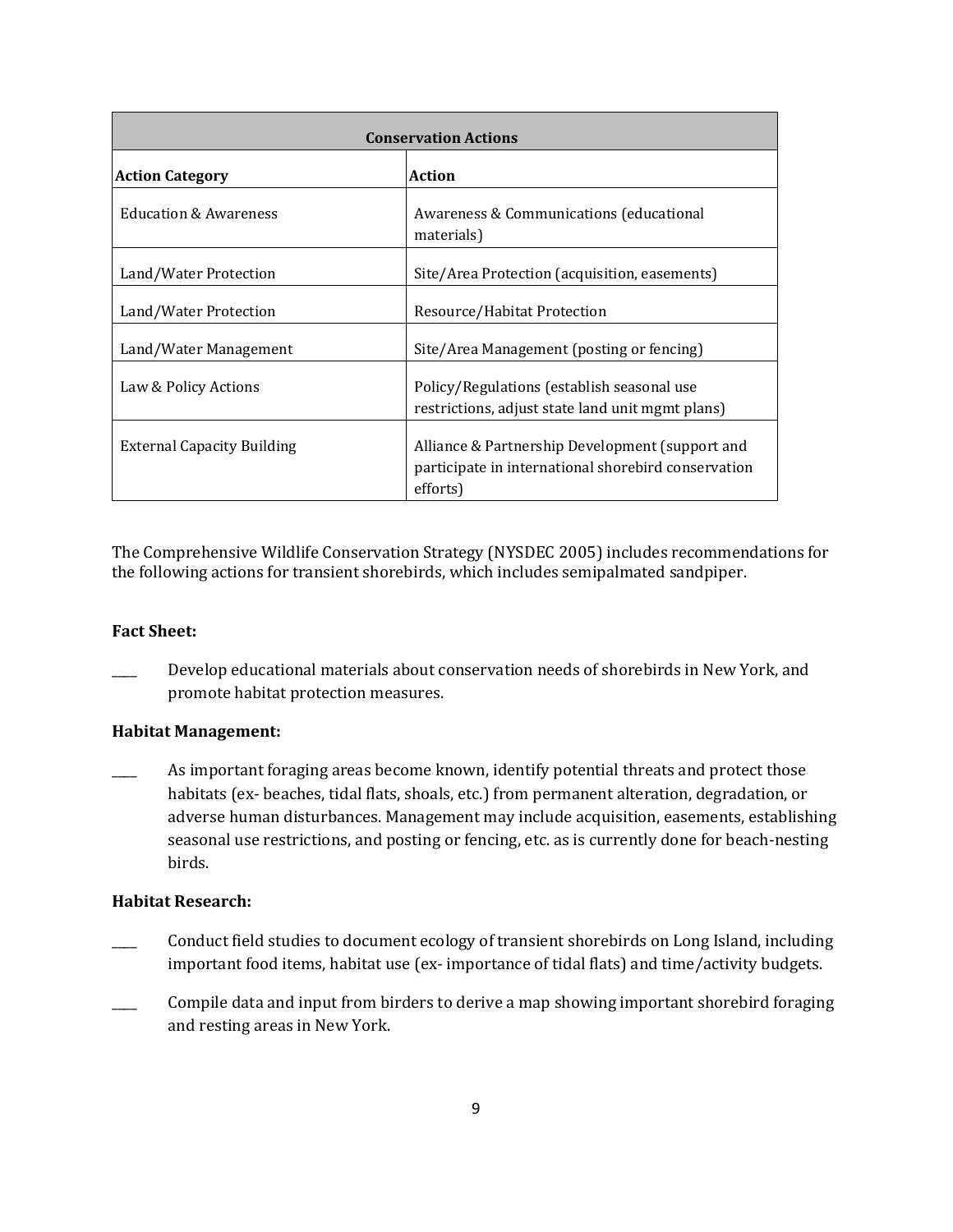## **Other Action:**

Provide technical support, funding, or political support as needed, to further international shorebird conservation efforts.

## **Population monitoring:**

Identify specific locations, procedures, and observers (volunteer or other) for conducting annual shorebird surveys at 5-10 locations in New York, and initiate surveys as soon as possible.

## **State Land Unit Management Plan:**

\_\_\_\_ On state-owned or other public lands, ensure that management plans consider shorebird needs and appropriately restrict site development and seasonal uses that may adversely affect critical shorebird foraging areas.

## **Statewide Management Plan:**

Develop a conservation plan for transient (non-breeding) shorebirds that regularly occur in New York, to include objectives and actions that we can assist with both inside and out of New York State.

## **VII. References**

Bart, J., S. Brown, B. Harrington, and R.I.G. Morrison. 2007. Survey trends of North American shorebirds: population declines or shifting distributions? J. Avian Biol. 38: 73–82.

Brown, S. 2004. Priority Shorebirds. Manomet Center for Conservation Sciences, Manomet, MA, accessed at

[http://www.fws.gov/shorebirdplan/downloads/ShorebirdPriorityPopulationsAug04.pdf]

Clark, K.E., R.R. Porter, and J.D. Dowdell. 2002. The shorebird migration in Delaware Bay. New Jersey Birds 35(4):85-92.

Hicklin, P. and C. L. Gratto-Trevor. 2010. Semipalmated Sandpiper (*Calidris pusilla*), The Birds of North America Online (A. Poole, Ed.). Ithaca: Cornell Lab of Ornithology; Retrieved from the Birds of North America Online[: http://bna.birds.cornell.edu/bna/species/006doi:10.2173/bna.6](http://bna.birds.cornell.edu/bna/species/006)

Jehl, J. R. 2007. Disappearance of breeding Semipalmated Sandpipers from Churchill, Manitoba: More than a local phenomenon. Condor 109(2):351-360.